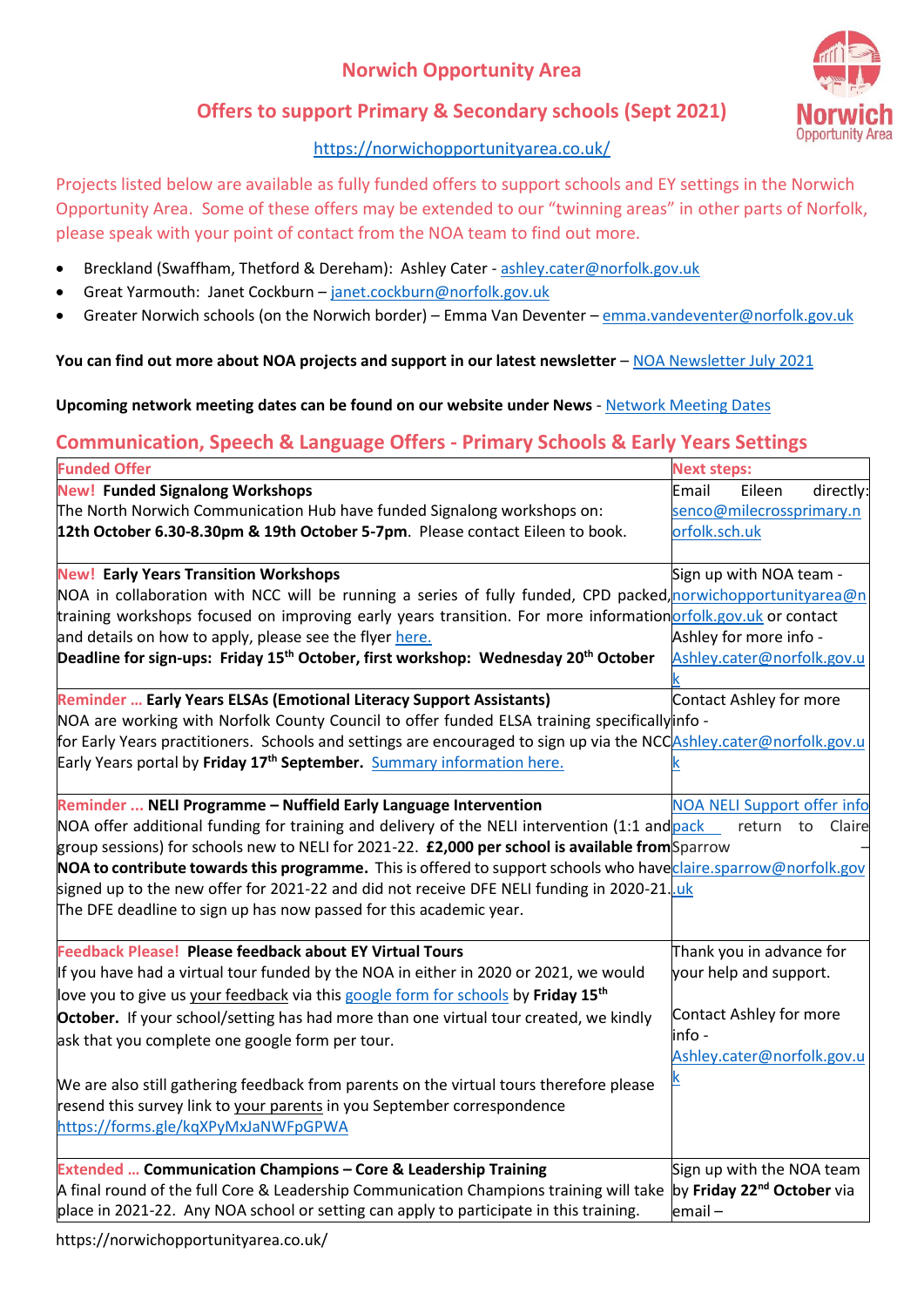| However, priority will be given to those schools or settings without 2 trained CCs. This             | norwichopportunityarea@n                |
|------------------------------------------------------------------------------------------------------|-----------------------------------------|
| training will be delivered by Emma Ferris (Lead S&L therapist, Communicate).                         | orfolk.gov.uk                           |
|                                                                                                      |                                         |
| Training dates:                                                                                      | Contact Ashley directly for             |
| Core Training: 03/11, 10/11, 17/11, 24/11, 01/12, 08/12/2021; 4-5:30pm or 6-7:30pm                   | lmore info -                            |
| Leadership: 05/01, 12/01, 19/01, 26/01, 02/02, 09/02/2022; 4-5:30pm or 6-7:30pm                      | Ashley.cater@norfolk.gov.u              |
|                                                                                                      |                                         |
| Sign up with the NOA team - norwichopportunityarea@norfolk.gov.uk - by Friday 22 <sup>nd</sup>       |                                         |
| October by sending us the following details: -<br>Name of school/setting                             |                                         |
| Names, roles and email addresses of your delegates (up to 2 per school/setting)                      |                                         |
| Whether your school/setting would like to receive an Early Years WellComm Toolkit                    |                                         |
| (Only applicable to schools/settings that have not received one via NOA before)                      |                                         |
|                                                                                                      |                                         |
| <b>Continuing  Communication Champions ONLINE TRAINING</b>                                           | Online for free here                    |
| All staff can continue to access the NOA's online, self-led Communication Champion                   |                                         |
| Training - this is available online for free here.                                                   |                                         |
|                                                                                                      |                                         |
| <b>New!  Communication Champions Network grant funding</b>                                           | Grant funding form                      |
| Schools and settings from Norwich who are active members of the Communication                        | available here - return to              |
| Champions network can access additional funding for CPD or sustainable projects or                   | the NOA team:                           |
| initiatives that support the ambitions of the CC network.                                            | norwichopportunityarea@n                |
|                                                                                                      | orfolk.gov.uk                           |
| <b>Continuing  Communication Champion Hubs &amp; Networks Meetings 2021-22</b>                       | CC Hub contacts are listed              |
| Half-termly network meetings are led by NOA Communication Champion Hubs. These                       | here - Norwich Opportunity              |
| meetings share best practice around SLCN approaches, engage in CPD, troubleshoot                     | Area                                    |
| issues and build relationships between local schools, settings and organisations.                    |                                         |
|                                                                                                      | Contact Ashley for more                 |
| The North Norwich Communication Hub: The first 2021-22 network meeting will be                       | info about 0-2 Hub -                    |
| held online on 21st September, and it will focus on supporting EAL children. Further                 | Ashley.cater@norfolk.gov.u              |
| meeting dates and plans can be found here and on their website. Please email Eileen to k             |                                         |
| be added to the distribution list -senco@milecrossprimary.norfolk.sch.uk                             |                                         |
|                                                                                                      |                                         |
| The 0-2 Communication Hub: The first 2021-22 network meeting will be held online on                  |                                         |
| 29 <sup>th</sup> September and will focus on SLCN and self-regulation. Please email Suzie Squirrel   |                                         |
| added<br>Hamilton<br>distribution<br><b>Hughes</b><br>Yvonne<br>to<br>be<br>to<br>the<br>list.<br>or |                                         |
| enquiries@little-squirrels.com or nrp@chestnut-nursery.co.uk                                         |                                         |
|                                                                                                      |                                         |
| The Lakenham Communication Hub The first 2021-22 network meeting will be held                        |                                         |
| online on 4 <sup>th</sup> October, and it will focus on parental engagement and speech and language  |                                         |
| referrals. Email <i>Office@lakenham.norfolk.sch.uk</i> to be added to their distribution list.       |                                         |
|                                                                                                      |                                         |
| The Peapod Communication Hub: This hub will be undertaking a new piece of work in                    |                                         |
| 2021/22, focused on supporting SLCN in Community and Parent & Toddler Groups.                        |                                         |
|                                                                                                      |                                         |
| <b>New!  Glasses in Classes</b>                                                                      | Contact the DFE by Friday               |
| Glasses in Classes is a new project (successfully trialled in Bradford Opportunity Area)             | 1 <sup>st</sup> October to express your |
| which provides children with a second free pair of glasses to be kept in school and                  | interest -                              |
| sharing vision screening information for reception years with schools. Full info here!               | OA.PROJECTS@education.g                 |
| Interest schools should contact the DFE to express your interest by Friday 1st October,              | ov.uk                                   |
| with details of your point of contact for the project - training will take place in October.         |                                         |
|                                                                                                      |                                         |
| <b>Extended  Mental Health &amp; Wellbeing Support &amp; Therapeutic Approaches</b>                  | Complete the EOI form by                |
| Schools and settings can apply for funding to support the cost of CPD such as MH first               | Friday 24 <sup>th</sup> September and   |
| aid training, peer coaching and art, animal and play therapies.                                      | return to -                             |
| Complete an initial Expression of Interest form with your proposal - Online here.                    | norwichopportunityarea@n                |
|                                                                                                      | orfolk.gov.uk                           |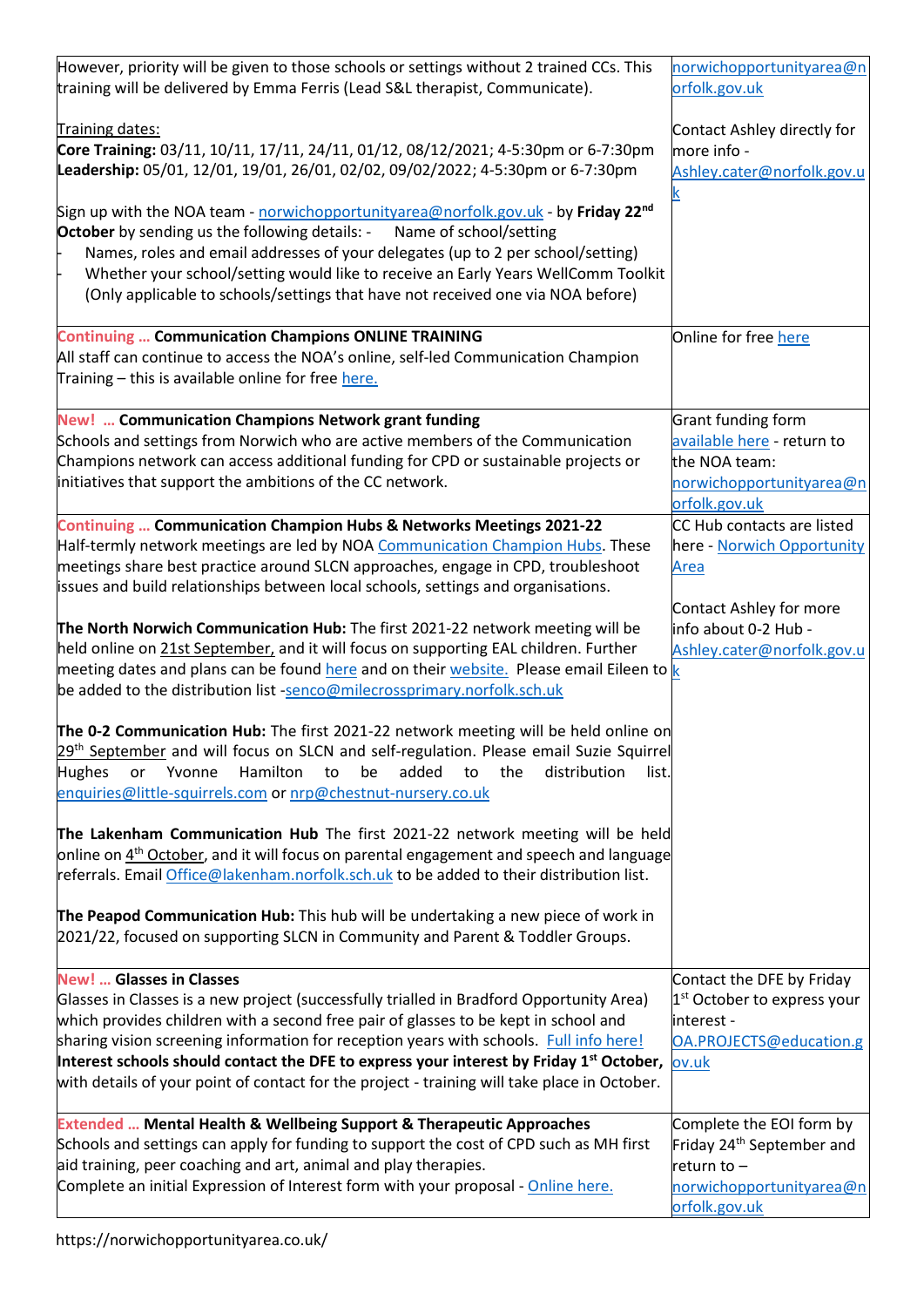# **Attainment, Transition & Careers Offers – Primary & Secondary Schools**

| <b>Funded Offer</b>                                                                                                     | <b>Next steps:</b>                        |
|-------------------------------------------------------------------------------------------------------------------------|-------------------------------------------|
| <b>New! Transition Leads Role (Y6-Y7)</b>                                                                               | <b>Contact Emma for more</b>              |
| Schools can access a new support programme focused on Transition between Year 6                                         | info and to sign up.                      |
| and Year 7, open to all staff responsible for leading on transition, both in primary and                                | Complete the MOU form                     |
| secondary schools. The programme will include tools to audit current approaches,                                        | and return by Friday 1st                  |
| exploring the current evidence base around transition, and access to a network of                                       | October -                                 |
| Transition Leads to share ideas and develop shared solutions. More info online here.                                    | emma.vandeventer@norfol                   |
|                                                                                                                         | k.gov.uk                                  |
| Schools who are active members of the Transition project can access additional funding                                  |                                           |
| for CPD or sustainable projects or initiatives that support the ambitions of this work.                                 |                                           |
| Schools are reminded that Joint Transition Week for 2022 is planned for Monday 11 <sup>th</sup>                         |                                           |
| - Friday 15 <sup>th</sup> July, with Monday 4 <sup>th</sup> – Friday 8 <sup>th</sup> July for more vulnerable students. |                                           |
| <b>New! Implementation Leads</b>                                                                                        | More info here - Norwich                  |
| Schools can access funding for an Implementation Lead, this role aims to provide in-                                    | <b>Opportunity Area Contact</b>           |
| school capacity, research evidence-based support and bring together Leads to develop a Claire for the school info       |                                           |
| community of practice with a focus on developing their school's pupil premium strategy  pack –                          |                                           |
| and plans to improve outcomes for disadvantaged pupils.                                                                 | claire.sparrow@norfolk.gov                |
| Final call for this offer - training has started so interested schools contact us ASAP                                  | .uk                                       |
|                                                                                                                         |                                           |
| Schools who are active members of the Implementation Leads network and participate                                      |                                           |
| in this project can access additional funding for CPD or sustainable projects or initiatives                            |                                           |
| that support the ambitions of this work.                                                                                |                                           |
|                                                                                                                         |                                           |
| <b>New! NOA Champions</b>                                                                                               | Contact the NOA Team to                   |
| We want to support colleagues at any level who have been involved in NOA projects to                                    | sign up as Champion $-$                   |
| share their learning and expertise with colleagues and give you a platform and support                                  | norwichopportunityarea@n                  |
| to do so, as well as continuing to develop your expertise $-$ anyone who wants to share                                 |                                           |
| their experience with others – please contact us! Please complete and return this form                                  | orfolk.gov.uk                             |
|                                                                                                                         |                                           |
| <b>New! KS1 &amp; KS2 Literacy Project</b>                                                                              | To express your interest                  |
| A new partnership project between NOA, EEF, Norwich Research School, Norfolk County please contact Claire -             |                                           |
| Council and the Norfolk English Hub has been developed with a focus on vocabulary and claire.sparrow@norfolk.gov        |                                           |
| reading. This will include expert training, coaching support visits and peer networks.                                  | .uk                                       |
| Schools have been invited to sign up - express your interest in case spaces are left.                                   |                                           |
| New! Angles Maths Hub - Year 5-8 Transition Programme (and more)                                                        | Sign up via Maths Hub &                   |
| Maths Hub CPD opportunities for teachers includes a Year 5-8 continuity project for                                     | speak to Emma about cover                 |
| KS2-3. More information here and expression of interest form.                                                           | costs -                                   |
| NOA will pay cover costs for staff on the Y5-8 programme, speak to Emma for details.                                    | emma.vandeventer@norfol                   |
|                                                                                                                         | k.gov.uk                                  |
| <b>New! Literacy Support at KS2 &amp; KS3</b>                                                                           | To sign up to the funded                  |
| Available for Year 6 & 7 teachers in NOA, schools are invited to express their interest in                              | programme contact the                     |
| a Literacy Fluency project, to be delivered by VNET and funded by NOA. This will focus                                  | NOA team + to sign up to                  |
| on supporting the lowest 20% of readers in Year 7 and raising reading achievement in                                    | briefing session on 30 <sup>th</sup> Sept |
| Year 6. Teachers will work together across primary and secondary schools. A summary                                     |                                           |
| of the project is available on the <b>VNET</b> website - contact NOA to sign up. A briefing                             | norwichopportunityarea@n                  |
| session with the Course Leader will take place on Thursday 30 <sup>th</sup> September at 9.30am.                        | orfolk.gov.uk                             |
|                                                                                                                         |                                           |
| Extended  Commit to completing the SHEU wellbeing survey (+ funding incentive)                                          | Confirm your participation                |
| Primary and secondary schools are asked to roll out the penultimate student survey - to                                 | in the survey by emailing Dr              |
| be completed by October half term. This is a wellbeing survey completed by students                                     | David Regis by Friday 17th                |
| and captures attitudes to wellbeing, behaviours, home life, aspirations and learning.                                   | September -                               |

https://norwichopportunityarea.co.uk/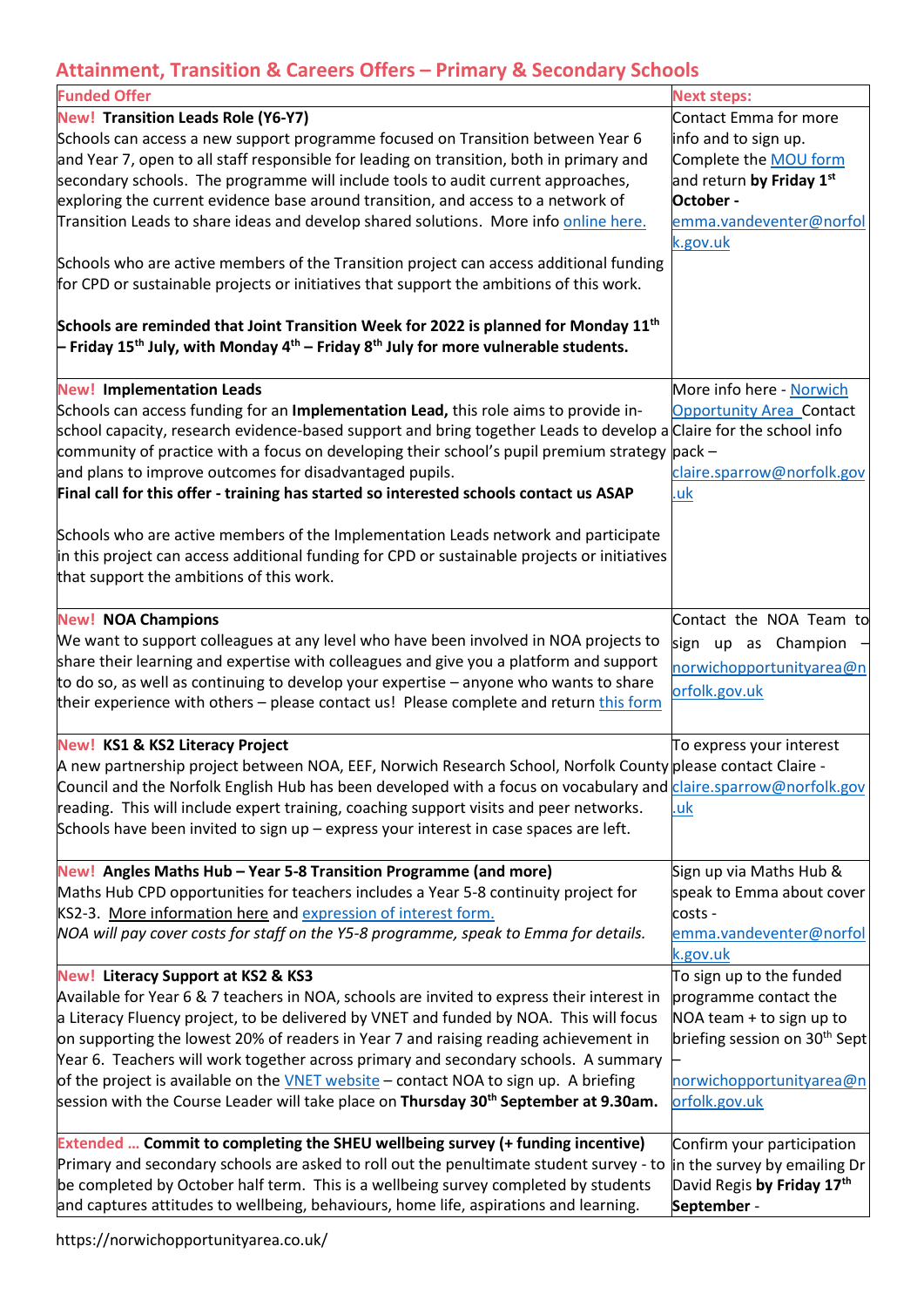| The edited (shortened) survey takes 20 mins to complete, and each school will receive a david.regis@sheu.org.uk -     |                              |
|-----------------------------------------------------------------------------------------------------------------------|------------------------------|
| full breakdown of findings for their school and trend data over time.                                                 | copying in Emma -            |
|                                                                                                                       | emma.vandeventer@norfol      |
| We strongly encourage all schools who have taken part in the survey previously to do                                  | k.gov.uk                     |
| so again, to enable schools and the OA to capture and measure changes over the past 3                                 | Contact Emma to access the   |
| $\gamma$ ears. These schools can access up to £250 as a funding incentive to repeat the survey                        | funding incentive.           |
| to support school improvements for any areas identified by students in the survey.                                    |                              |
| Reminder  English Curriculum Bridging Project Resources                                                               | Find all resources and links |
| Stunning, newly designed resources available now for secondary schools to use to                                      | on our website               |
| support the English Curriculum Bridging project with video resources and an intro                                     |                              |
| webinar led by the teachers who created them.                                                                         |                              |
|                                                                                                                       |                              |
| New!  Careers Facilitators Network grant funding                                                                      | Grant funding form           |
| Schools from Norwich who are active members of the Careers Facilitator network can                                    | available here - return to   |
| access additional funding for CPD or sustainable projects or initiatives that support the                             | the NOA team:                |
| ambitions of the Careers Facilitator network and improve schools' Careers Programmes. <b>norwichopportunityarea@n</b> |                              |
|                                                                                                                       | orfolk.gov.uk                |
| New!  Careers - Governor Briefing Session (Primary & Secondary schools)                                               | Contact the NOA team to      |
| Governors from primary and secondary schools are invited to a networking and CPD                                      | register your interest and   |
| event led by the Enterprise Adviser Network – exploring a school governors' insight into                              | meeting details -            |
| outstanding careers provision. An opportunity to discuss what careers provision looks                                 | norwichopportunityarea@n     |
| like in schools from a school governor's perspective, the role of a link Careers Governor                             | orfolk.gov.uk                |
| and the role a school's governing body can play in supporting a high quality and                                      |                              |
| engaging careers programme. Meeting details TBC (hopefully face to face).                                             |                              |
| Extended  Primary World of Work Activities - "Year Five Futures"                                                      | Complete EOI form and        |
| Primary schools can access funded world of work activities for Summer Term 2022. This return to the NOA team:         |                              |
| is an extension of the work funded through NOA in 2019-20. Schools are asked to                                       | norwichopportunityarea@n     |
| submit an Expression of Interest form by October half term at the latest for this work to                             | orfolk.gov.uk                |
| be planned and employer volunteers recruited - EOI form online here.                                                  |                              |
|                                                                                                                       |                              |
| <b>New!</b> Digital Inclusion Support for Families                                                                    | Contact the NOA Team for a   |
| NOA have linked with Norwich City Council to support their work around Digital                                        | conversation -               |
| Inclusion. Through support from volunteers, adults can access support with digital skills                             | norwichopportunityarea@n     |
| at home or in the community. Any schools interested in being involved in potential                                    | orfolk.gov.uk                |
| project work to support families with digital literacy - contact us to talk through ideas.                            |                              |
|                                                                                                                       |                              |

# **Inclusion Offers – Primary & Secondary Schools**

| <b>Funded Offer</b>                                                                    | <b>Next steps:</b>           |
|----------------------------------------------------------------------------------------|------------------------------|
| New!  Inclusion Champions Network grant funding                                        | Grant funding form           |
| Schools from Norwich who are active members of the Inclusion Champions network at      | available here - return to   |
| primary and secondary phase can access additional funding for CPD or sustainable       | the NOA team:                |
| projects or initiatives that support the ambitions of the Inclusion Champions network. | norwichopportunityarea@n     |
|                                                                                        | orfolk.gov.uk                |
| <b>New! NELSAN - Funding for Lead Schools</b>                                          | Contact Jan for more info if |
| NOA plan to set up a Norwich Emotional Literacy Support Assistant Network and are      | interested<br>are<br>vou     |
| looking for schools who are interested in being a Lead NELSAN school.                  | janet.cockburn@norfolk.go    |
| Funding of £5,000 per school will be provided to support this role for 2021-22.        | v.uk                         |
|                                                                                        |                              |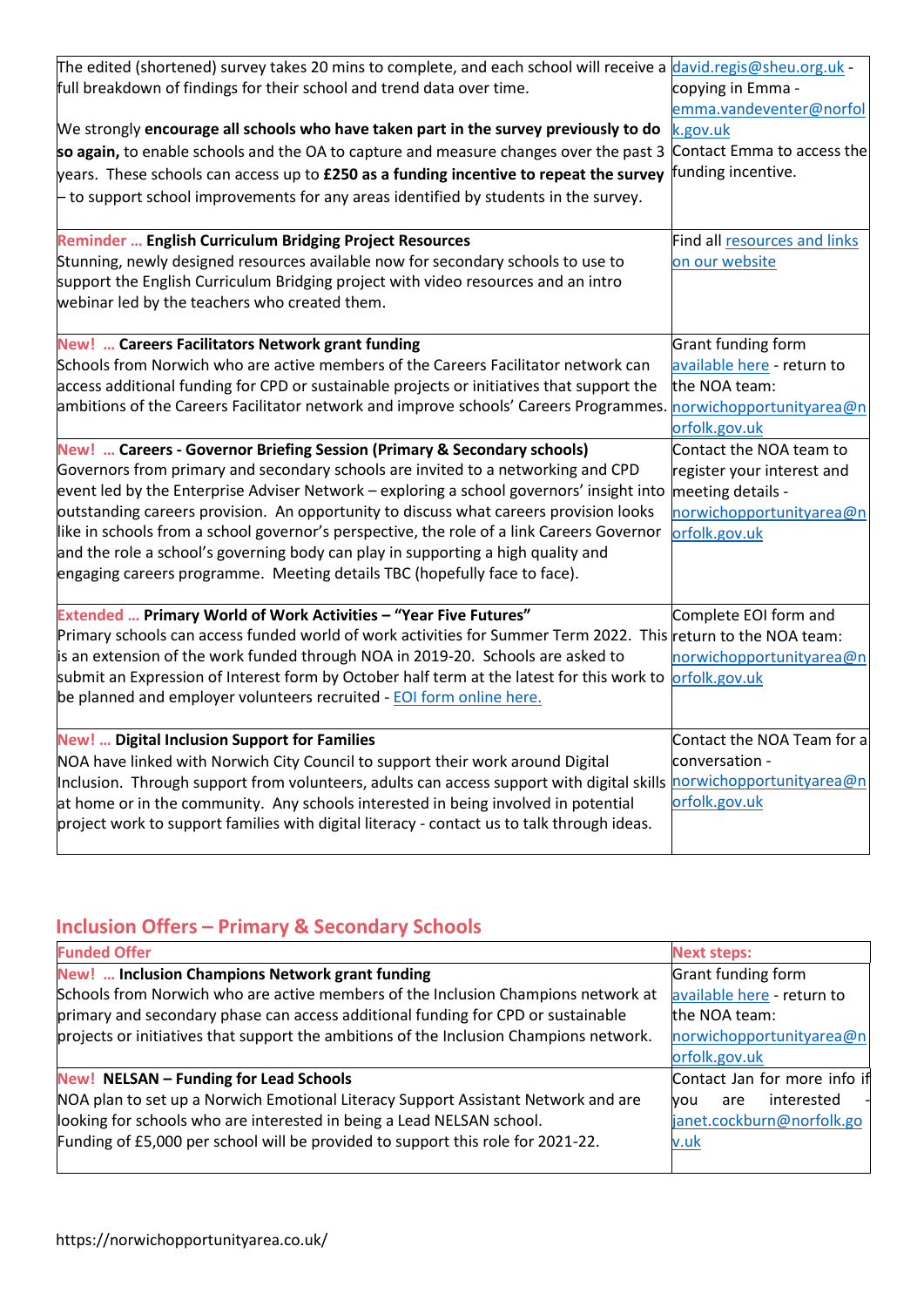| <b>New! ELSA Supervision Costs</b>                                                         | Contact Jan for more info             |
|--------------------------------------------------------------------------------------------|---------------------------------------|
| NOA are offering a 50% contribution to the costs of supervision for trained ELSAs, up to   | janet.cockburn@norfolk.go             |
| the end of July 2022. Funding offered will depend on the current expiration date of        | v.uk                                  |
| individual ELSA supervision arrangements. Schools will organise supervision from a         |                                       |
| suitable EP.                                                                               |                                       |
| Costs for newly trained ELSAs will be covered in full for the first year of their practice |                                       |
| and organised by NOA.                                                                      |                                       |
|                                                                                            |                                       |
| <b>Extended  ELSA Training (Emotional Literacy Support Assistants)</b>                     | Complete the application              |
| Summary info about ELSAs can be found here.                                                | form and submit to Jan by             |
| Any NOA school can sign up to ELSA training for Autumn Term 2021. Schools with             | Friday 17 <sup>th</sup> September     |
| fewer than 2 ELSAs will be given priority to access this funded offer. This includes       | janet.cockburn@norfolk.go             |
| funded ELSA supervision costs for 1 academic year for newly trained ELSAs.                 | v.uk                                  |
| Schools can sign up via the application form here by Friday 17 <sup>th</sup> September.    |                                       |
| <b>New! Inclusion Assessment Tool Grant Funding</b>                                        | Contact Jan for more info             |
| The NIC Assessment Tool is supported by a grant fund from NOA to respond to                | and a copy of the grant               |
| identified needs. Once schools have completed their first iteration of the assessment      | form<br>funding                       |
| tool the fund is intended to overcome key gaps evidenced by the tool. Schools will         | janet.cockburn@norfolk.go             |
| complete a short grant funding form and submit their assessment tool report as             | v.uk                                  |
| evidence. Any schools who can't access the Inclusion assessment tool online - this         |                                       |
| was launched in May/June – your named Inclusion Champion has been sent a login             |                                       |
| (please check junk folders in emails!)                                                     |                                       |
| <b>Extended  Mental Health &amp; Wellbeing Support &amp; Therapeutic Approaches</b>        | Complete the EOI form by              |
| Schools can apply for funding to support the cost of CPD such as MH first aid training,    | Friday 24 <sup>th</sup> September and |
| peer coaching and art, animal and play therapies. Complete an initial Expression of        | return to $-$                         |
| Interest form with your proposal by Friday 24 <sup>th</sup> September. Online here.        | norwichopportunityarea@n              |
|                                                                                            | orfolk.gov.uk                         |
| <b>Continuing  Parent Support Programme (Benjamin Foundation)</b>                          | Contact TBF directly for              |
| The Benjamin Foundation support is fully back up and running, offering families a          | referrals -                           |
| bespoke "Pathway to Inclusion" plan. Intervention plans will typically involve parent      | inclusionproject@benjamin             |
| coaching, home visits, communication between visits, multi-agency meetings and             | foundation.co.uk                      |
| signposting. Parents can also attend a 6 week "Nurtured Heart Approach" parenting          |                                       |
| programme.                                                                                 |                                       |
|                                                                                            |                                       |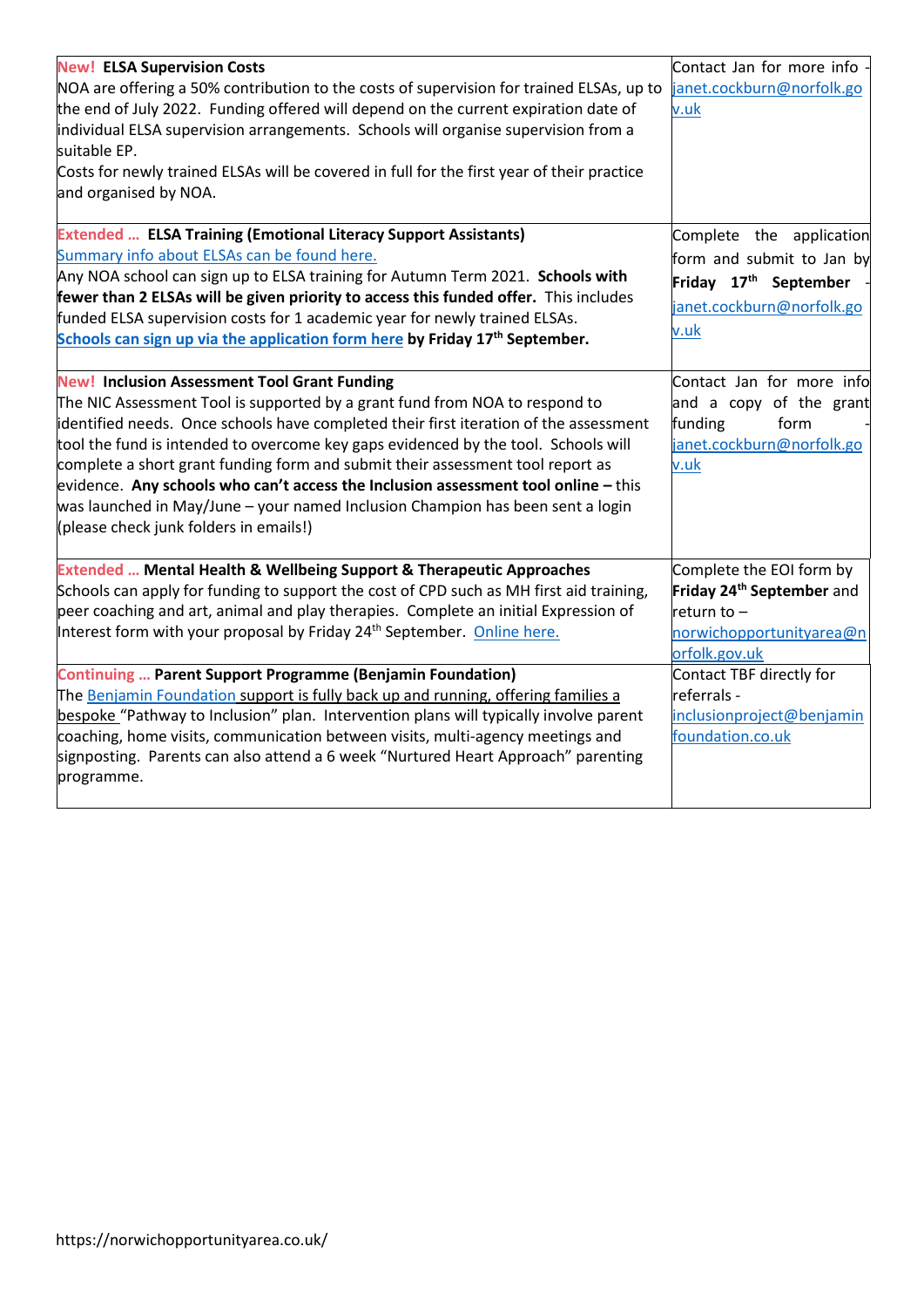# **Autumn Term Events**

#### **Admissions Information Events for Y6 Parents**

Following successful events in 2019, secondary schools are invited to participate in a series of events for Y6 parents. Events aim to improve parent engagement in the transition process and parents and children of any NOA primary school are invited to meet representatives from local secondary schools and NCC admissions team. It is a good opportunity for secondary schools to explain their admissions policy in person and to invite parents to Open Evenings later in the Autumn Term.

- **South City –** Harford Community Centre, Hall Road Thursday 23rd Sept, 3-4.30pm 10 The Lastings, Hall Road, Norwich, NR4 6ET (Park at ASDA)
- **Central City –** Silver Road Community Centre Tuesday 21<sup>st</sup> Sept, 3pm 4.15pm Silver Road, Norwich, NR3 4TB
- **North City –** Phoenix Centre, Mile Cross Wednesday 22nd Sept, 3.30-5.30pm 132A Mile Cross Road, Upper Hellesdon, Norwich, NR3 2LD

**Secondary schools -** please nominate 2 members of staff to attend by **Friday 17th September** 

**Primary schools –** please be aware and promote to your families in September. Full info about these events is on [our website with promotional resources to share.](https://norwichopportunityarea.co.uk/events/) Email Emma for more info - [emma.vandeventer@norfolk.gov.uk](mailto:emma.vandeventer@norfolk.gov.uk)

#### **Greater Norwich Opportunities Fair – Post 16 Options Event for Y11s**

Following a successful event in September 2019, this is an event for Year 11 students and their parents, to learn about education and employment options after GCSEs, including apprenticeships and T levels. Students will get the chance to meet people from different organisations – sixth forms, colleges, other educational routes, as well as employers – who can explain what they offer and answer your questions. [Full info on our website](https://norwichopportunityarea.co.uk/events/)

School groups and students can [sign up to attend here](https://www.eventbrite.co.uk/e/greater-norwich-opportunities-fair-2021-students-and-families-tickets-163032712231)  $\,$  / Exhibitors [can sign up](https://www.eventbrite.co.uk/e/greater-norwich-opportunities-fair-2021-exhibitors-tickets-163056431175) here

## **Primary School Information Event – Wednesday 29th September, 3.30-4.15pm**

Primary schools with students who feed into the below secondary schools are invited to join NOA for an informal online meeting to find out more about the resources and opportunities available to you as our "Greater Norwich" twinning schools. NOA is broadening its remit to include schools on the Norwich border next year, so don't miss out. Email Emma for the invite – [emma.vandeventer@norfolk.gov.uk](mailto:emma.vandeventer@norfolk.gov.uk)

City Academy Norwich, City of Norwich School, Hewett Academy, Hellesdon High, Jane Austen College, Notre Dame High School, Open Academy, Ormiston Victory, Sewell Park Academy, Sprowston High, Thorpe

## **Sharing Learning Hub Launch – Thursday 30th September, 3.30-4.30pm**

You are invited to join us for the launch of the Ipswich and Norwich Opportunity Areas Sharing Learning Hub. The hub is a platform to capture the learning and insights of 5 years of opportunity area investment in Ipswich and Norwich, with case studies, evaluations, tips, insights, CPD and practical resources from the schools, settings, colleges and partner organisations that have made up the two OAs.

Alongside the wealth of resources, local Evidence Leaders in Education and Champions in local settings can add value to schools interested in implementing successful approaches. Please do join us to find out more about how you can use the Hub as a local resource, contribute your own projects and how we can use the Hub as a powerful tool for collaborative local support between education settings. **Zoom link to follow**

https://norwichopportunityarea.co.uk/